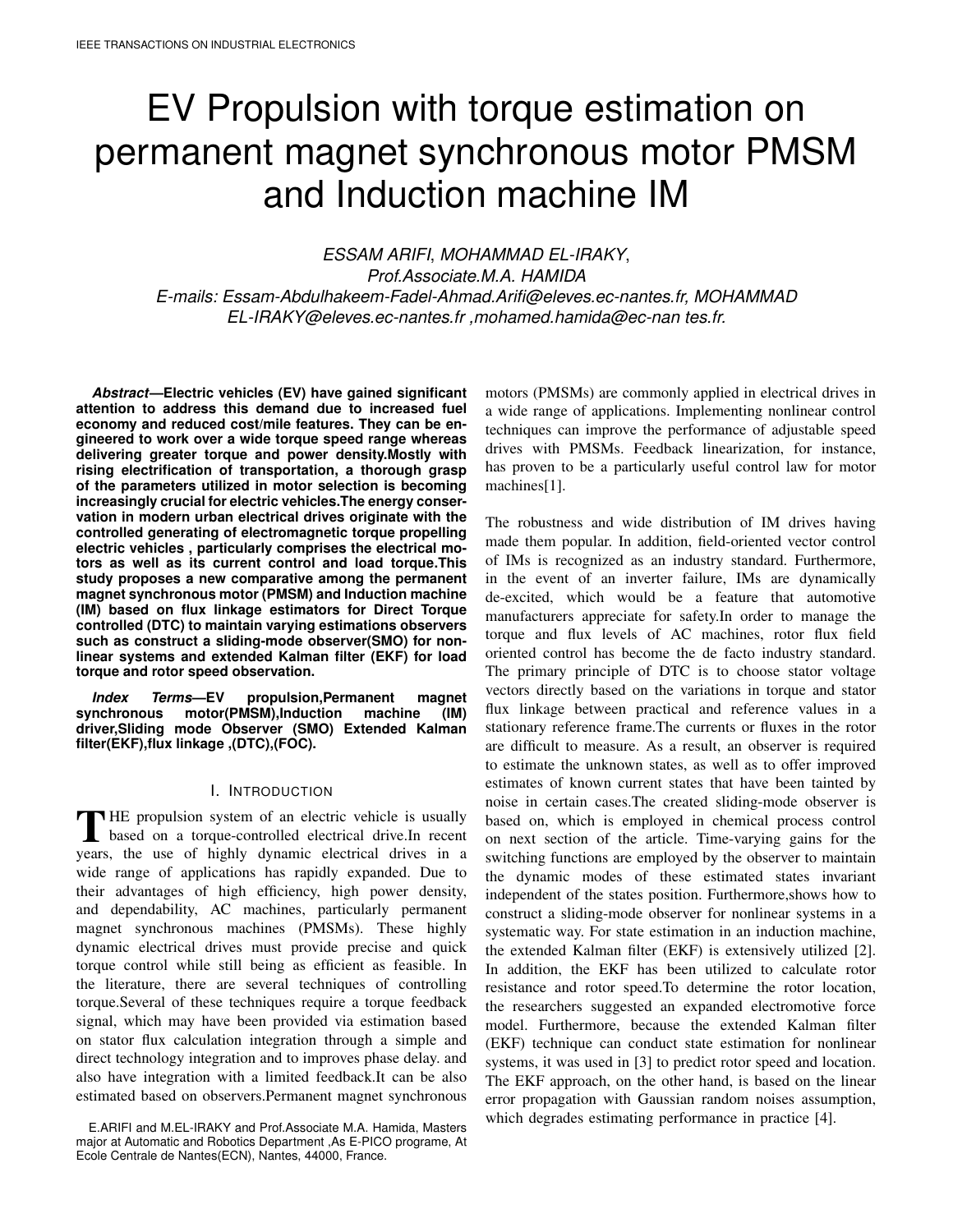

Fig. 1. Components of a typical electric vehicle propulsion system.

## II. ELECTRIC VEHICLE PROPULSION (EVP)

The electric motor, power converter, and electronic controller make up the motor drive, which is the basis of the EV propulsion system.DC motors have long been used in electric propulsion because of their torque-speed characteristics, which are ideally suited to traction requirements, and their ease of speed control. Recent technological advancements have ushered in a new era for commutator less nonlinear control motors, bringing with them the advantages of high efficiency, high power density, low operating cost, increased dependability, and reduced maintenance compared to DC motors. Because they are sturdy, extremely reliable, and maintenance-free, induction motors (IMs) and permanent magnet synchronous motors (PMSMs) are generally recognized commutator-less motors for EV propulsion.For car propulsion, several forms of electric machine technologies have been researched.

The propulsion system, which provides the frictional force effort to drive a vehicle, is a critical subsystem in an EV. As shown in Fig. 1, an EV's propulsion system is composed of an energy storage system, a power converter, a propulsion motor, and related controls. The battery is the most extensively utilized form of energy storage, and the battery charger is an essential component of any electric vehicle system. The existing technology and potential developments for EV propulsion are covered in this study. These technological developments also can be apply to hybrid and plug-in hybrid automobiles.

#### *A. The Principle Of Electric Motor*

To supply traction power to the wheels, an electric motor transforms the energy supplied by the battery into mechanical energy. The features of the propulsion system and the ratings of the power devices in the power converter are determined by the motor with the controller. Ruggedness, high torque to inertia ratio, high torque density, wide speed range, low noise, little or no maintenance, compact size, ease of control, and low cost are the major criteria for propulsion motors.

For car propulsion, several forms of electric machine technologies have been researched. Induction machines (IM), permanent magnet synchronous motors (PMSM), switching reluctance, and axial gap machines are examples of these. The majority of commonly produced electric vehicles are powered by either IM or PMSM.

## *B. Specification of Electric Vehicle Propulsion*

For initial stage, electric vehicles require a constant-torque working zone at low speeds, as well as an uphill to steady speed range at higher vehicle speeds. On flat, the maximum speed of the vehicle is determined by its continuous power at maximum speed.



Fig. 2. Sample target description of torque for an electric vehicles.

## III. INDUCTION MACHINE (IM)

# *A. Cage induction motors*

Since of their efficiency, robustness, minimal maintenance, cheap cost, and ability to operate in harsh situations, cage induction motors are largely regarded as the most promising alternative for electric propulsion in hybrid EVs and electric vehicles. They're particularly well-suited to the demands of industrial and traction-drive applications. Among the numerous commutator-less motor drives, induction motor drive is the most mature technology today [5-6].

# *B. Induction motor characteristics.*

Flux weakening allows for extended speed range functioning with steady power beyond base speed. However, the existence of breakdown torque restricts its ability to operate at constant power for long periods of time. The breakdown torque is attained at the critical speed. Furthermore, induction motor efficiency may suffer at high speeds, in addition to the fact that induction motor efficiency is fundamentally lower than permanent magnet motor efficiency owing to the lack of rotor winding and rotor resistance losses [6].

In general, induction motor drives were facing a number of drawbacks that pushed them out from the race of EVs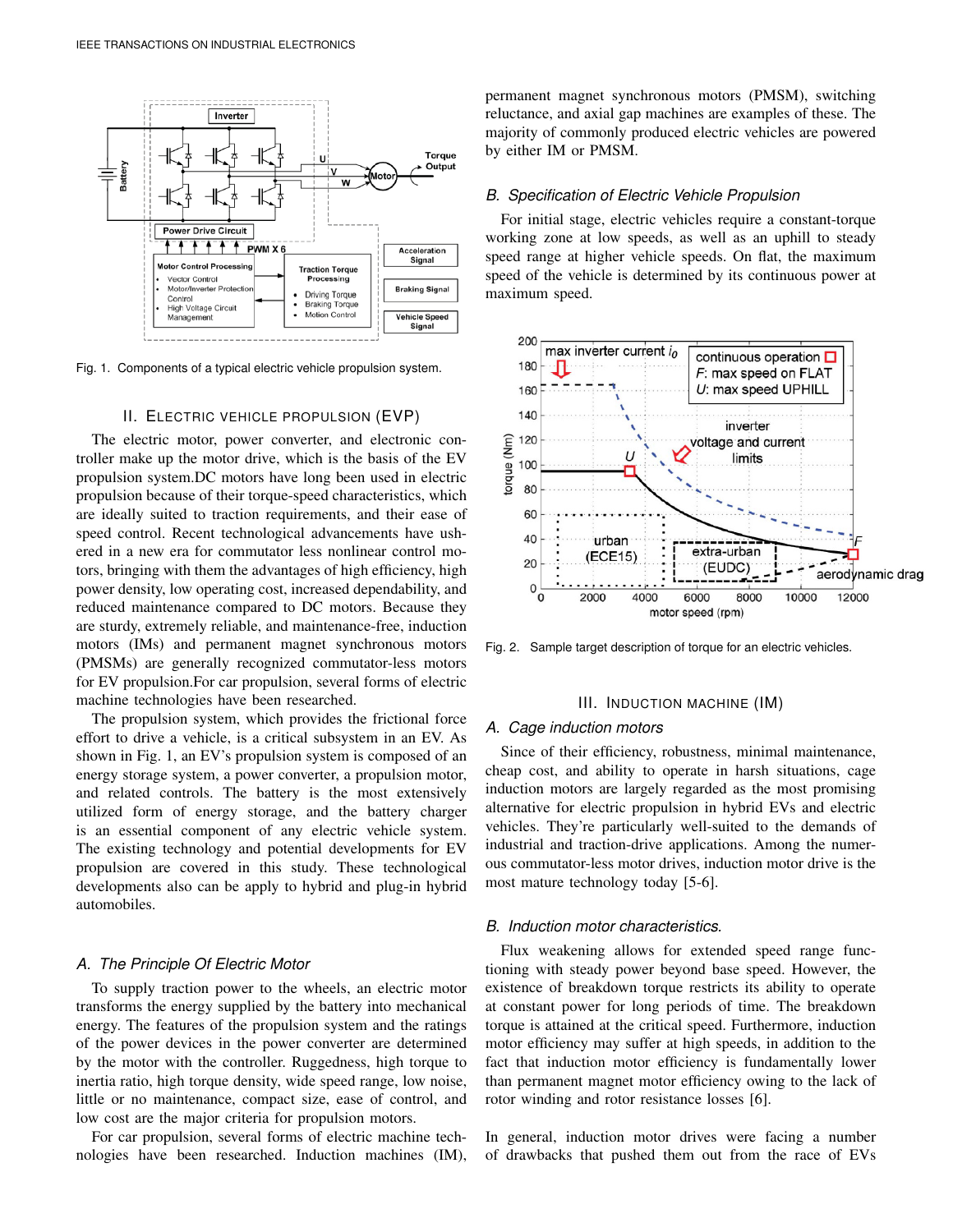

Fig. 3. Induction motor characteristics.

electric propulsion. These drawbacks are mainly: high loss, low efficiency, low power factor, and low inverter usage factor, which is more serious for high speed and large power motor. Fortunately, these drawbacks are taken into consideration according to the available literature. Some researches propose to take into account these problems in the design step of the induction motor used for HEVs [7-8].

#### *C. Improving induction motor*

To improve induction motor drives efficiency a new generation of control techniques has been proposed. Some of the proposed techniques are particularly devoted to HEV and EV applications, which constitute a progress compared to the study made in [9].

# *D. Motor in the Rotor Field-Oriented Frame*

The dq reference frame, synchronous to the rotor flux, is considered. In this frame, the stator flux vector components, at steady state, become

$$
\begin{cases}\n\lambda_{sd} = L_s \cdot i_{sd} \\
\lambda_{sq} = \sigma \cdot L_s \cdot i_{sq}\n\end{cases} (1)
$$

where Ls is the stator self-inductance,  $\sigma$  is the total leakage factor (2), and  $\sigma$  Ls is the stator transient inductance

$$
\sigma = 1 - \frac{L_M^2}{L_s \cdot L_r} \tag{2}
$$

The steady-state expressions of stator voltage and torque are

$$
\bar{v}_{sdq} = R_s \cdot \bar{i}_{sdq} + j\omega \cdot \bar{\lambda}_{sdq}
$$
\n(3)

$$
T = \frac{3}{2} \cdot p \cdot (\bar{\lambda}_{sdq} \wedge \bar{i}_{sdq}) \tag{4}
$$

$$
\omega_{sl} = \tau_r^{-1} \cdot \left(\frac{i_{sq}}{i_{sd}}\right) \tag{5}
$$

where  $\omega$  the synchronous electrical speed. Last, the slip speed at steady state is where  $\tau_r = L_r/R_r$  is the rotor time

constant and  $R_r$  is the rotor resistance reported to the stator. Independently of the control technique (rotor-field-oriented, stator-field-oriented, direct torque control), the magnetic model (1) can be used in association to  $(3),(5)$  for describing the torque and power curves as a function of rotor speed, at given voltage and current limits [15]10, [16]11.

# *E. Power Curves at Constant Current*

The stator current and flux linkage vectors, as well as the other motors discussed in the next sections, will now be written as flux linkage and current, with no subscript. The IM drive's vector trajectories, associated with a specific current amplitude and limiting voltage, as well as the accompanying power versus speed curves, are qualitatively analyzed. For the continuous current $i_1$  and the maximum current  $i_0$ , the vector diagrams and power curves are duplicated. This may not be indicative of the drive's real control trajectory, but power curves at various voltages and current restrictions will be useful in comparing the features of the various drives now and in the future.

## *F. Sliding-mode observer*

The model is provided in this paper [25],and similarly to sliding-mode control design, the basic sliding mode observer design procedure consists of performing the following two steps. First, design the manifold (the intersection of the sliding-mode surfaces)  $s(y, t) \in R^p$  such that the estimation error trajectories restricted to  $s(y, t)$  have the desired stable dynamics. Secondly, the observer gain is determined to drive the estimation error trajectories to  $s(y, t)$  and maintain it on the set, once intercepted, for all subsequent time.The construction of the sliding-mode flux observer is now introduced. It is assumed that the only output measured variables are the stator currents and the rotor speed.

The presented sliding-mode observer offers a systematic method to nonlinear system observer design. The following are some of the benefits of this observer: simple and less restricted design; no need for expensive computations; accomplishment of desired dynamic performance through observer pole allocation; and the sliding-mode approach results in the observer's convergence and resilience.

# *G. The Kalman filter-standard and extended*

The Kalman filter is a recursive state estimator that may be used with noisy measurement data and process noise in multi-input, multi-output systems. It gives optimum estimations of system states by combining the plant's inputs and output data with a state space model of the system.

The state estimations are based on a performance criterion that minimizes the mean-squared error, which is defined as the difference between the actual and estimated states [21, 22]. The discrete-time forms of the induction motor model must be employed to use the machine model with a discrete-time Kalman filter. It can only estimate four states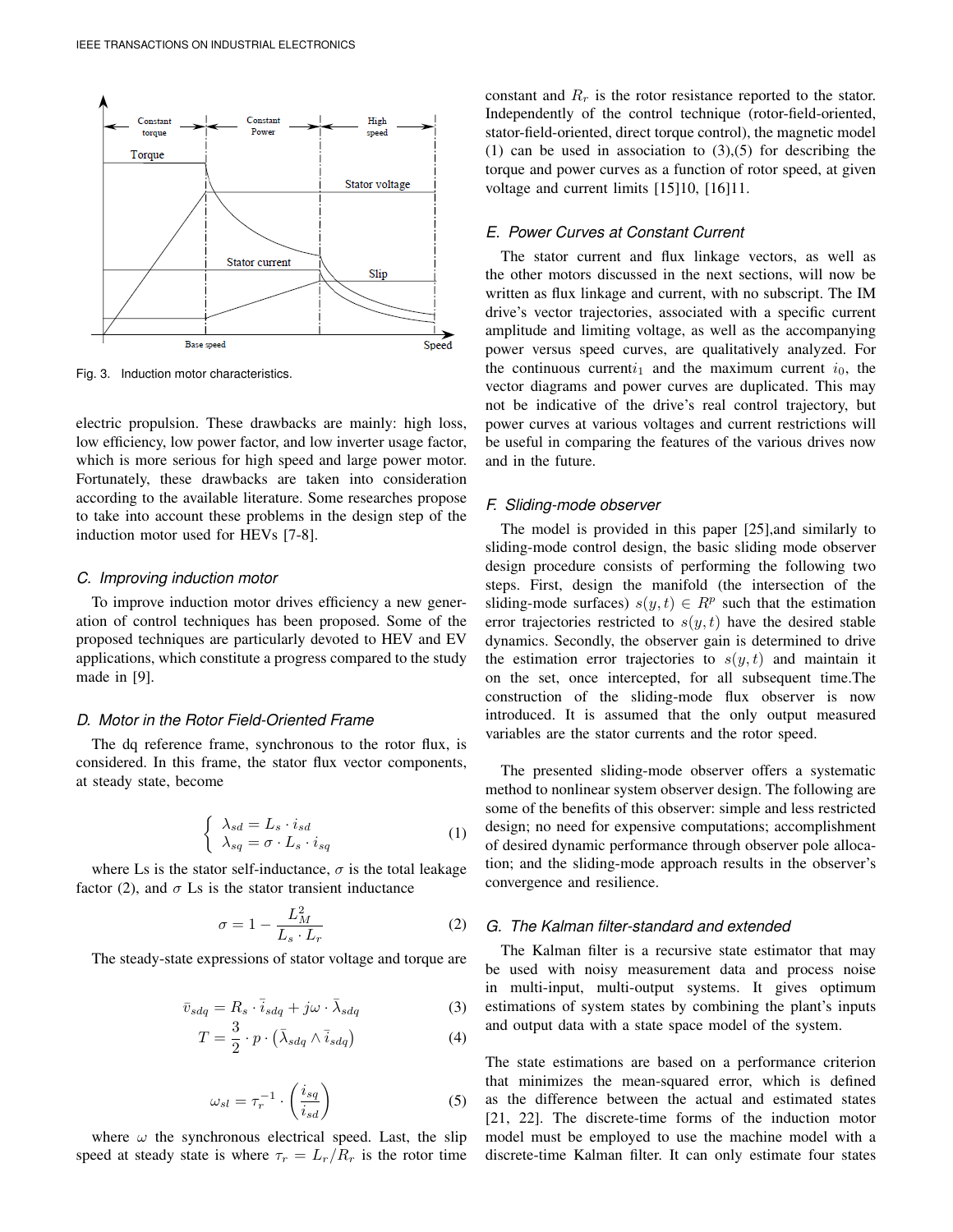in this conventional form, the stator  $d - q$  currents and the rotor  $d - q$  fluxes. The EKF is the direct extension of the standard Kalman algorithm to the nonlinear system case can be recognized in [22].

# IV. PERMANENT MAGNET SYNCHRONOUS MOTOR(PMSM)

The necessity for the PMSM to function at the region where torque is required is being pushed by propulsion arrangements, which in many cases is a challenging situation owing to excessive wetness, humidity, vibration, or temperature. Traditional rotor angle sensors are frequently incompatible with these propulsion systems owing to reliability problems or physical limits. As a result, there has been a lot of interest in developing a sensor-free drive, in which the PMSM stator serves as the rotor position observer.

Many approaches to sensor less PMSM operation have been reported in literature. The approaches can be categorized as open loop flux estimators, third harmonic voltage-based estimators, back emf waveform detectors, saliency-based position estimators, and model-based observers. The flux linkage estimation method [12], [13] integrates the difference between phase voltage and stator resistance voltage to estimate the angle of the flux linkage space vector, which is used to produce the appropriate stator current references.

## *A. Field Oriented Control FOC*

Comparable to the IM, the FOC approach [14] may be used to obtain decoupled control of torque and flux magnitudes in the PMSM, simulating a DC motor. This is accomplished via the  $d - q$  transformation, which separates the d and  $q$  components of the stator current, which are responsible for flux and torque creation, respectively. Because of the permanent magnet's constant flux, there is no need to create flux with the *isd* current, and this current may be reduced to a zero value, lowering the stator current and increasing the efficiency of the FOC strategy's drive control scheme, as illustrated in Fig. 4.



Fig. 4. FOC control scheme for PMSM.

The control system is divided into three different loops: the d loop, which controls the flux; and the  $q$  loops, which control the speed and torque. The d loop performs the control of  $i_{sd}$  with a current PI regulator. The reference value for this loop can be set to 0. The q loops are connected in cascade. The inner loop controls the torque by means of controlling  $i_{sd}$  with a current PI regulator. The fact that the torque can be controlled by means of  $i_{sd}$  ,and it is valid for Surface Mounted (SM) PMSM:

$$
\Gamma_e = \frac{3}{2} P \Psi i_{sq} \tag{6}
$$

The speed PI regulator in the outer loop acts as a reference for this inner loop. The PMSM Fig(4) voltage equations reveal that the d and q axes are not completely independent, containing coupling terms that are dependent on the current on the opposite axis. In order to obtain completely independent control, it is critical to eliminate the impact of these coupling components at the output of the current PI regulator. Decoupling enables the control system to be linearized and have more dynamics.

# *B. Direct Torque Control DTC*

Equation can be used to describe the DTC principle (8). Torque may be regulated by adjusting the relative angle between the stator flux and the PM flux vectors, taking into account the modulus of the stator flux constant. Stator flux can be adjusted by means of the stator voltage according to the stator voltage equation in stator fixed coordinates:

$$
\bar{u}_s = R_s \stackrel{\text{r}}{i_s} + \frac{d\psi_s^{\text{r}}}{dt} \tag{7}
$$

If the voltage drop in the stator resistance is neglected the variation of the stator flux is directly proportional to the stator voltage applied:

$$
\bar{u}_s^{\rm r}; \frac{d\stackrel{\rm r}{\psi}_s}{dt} \quad \Delta_{\psi}^{\rm r}; \bar{u}_s \Delta t \tag{8}
$$

As a result, torque may be regulated by changing the stator flux position fast using the stator voltage delivered to the motor. Acting on the radial (x) and tangential (y) components of the stator flux vector, respectively, achieves the necessary decoupled control of the stator flux modulus and torque. These two components will be determined by the components of the stator voltage vector applied in the same directions, according to (8). The tangential component of the stator voltage has an effect on the relative angle between the PM flux and the stator flux vectors, which controls torque variation (6). The amplitude of the stator flow vector will be affected by the radial component.

The DTC for the PMSM control system is established once all of the considerations are made, as illustrated in Fig. 5. The magnitudes of the stator flux modulus and torque correspond to two independent loops, as can be shown. The calculated stator flux modulus and torque reference values are compared, and the error values are divided into two and three-level hysteresis blocks, respectively. In [15], the hysteresis block for torque error has just two levels, and zero vectors are never used. The traditional [16] approach can be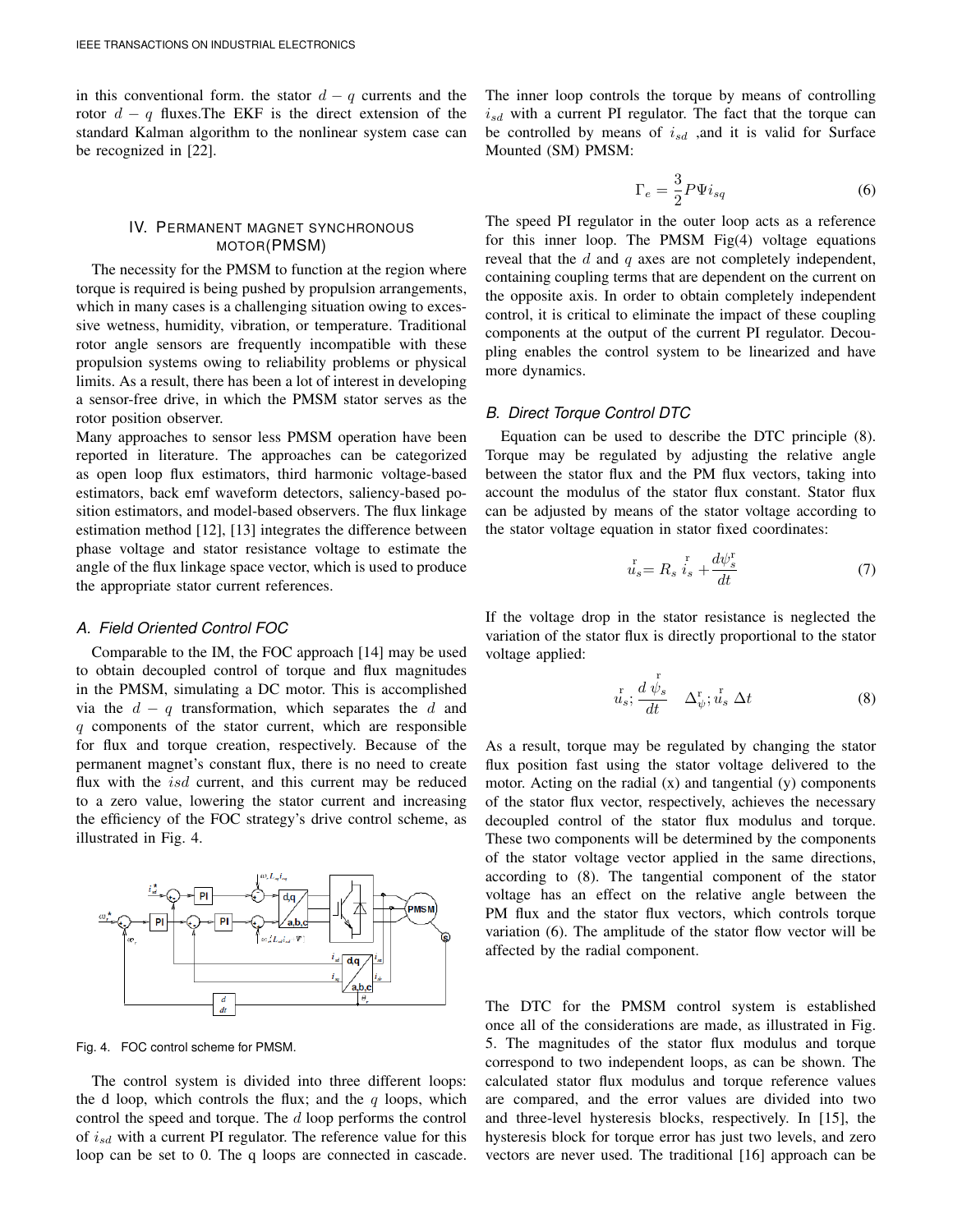

Fig. 5. DTC control scheme for PMSM.

utilized to reduce the torque ripple caused by this decision. Stator flux and torque mistakes are typically confined within their respective hysteresis bands.

#### *C. Essential Torque Equation for PMSM*

This estimator uses  $T_e = \frac{3}{2} P (\varphi_d i_q - \varphi_q i_d)$  to calculate the estimated torque and assumes a constant value for the flux linkage of the permanent magnet. Although this may not be true after the motor runs for some time, nevertheless,essential torque equation provides a good reference for the estimation of the torque. Another advantage is that it can be implemented easily. Two inputs are necessary: the current and position of the rotor. Parkâs transformation is used to convert the stator currents from the *abc* frame to the  $dq$  frame [17]. The flux linkages are calculated as follow:

$$
\varphi_d = L_d i_d + \varphi_f
$$
  
\n
$$
\varphi_q = L_q i_q
$$
\n(9)

## *D. Flux estimation with Compensation Scheme (FCS)*

This is a mechanical part ,which it is the torque that can be calculated by using this equation  $T_e = \frac{3}{2} P (\varphi_d i_q - \varphi_q i_d)$ . This method allows more flexibility in the estimation of the flux linkage which may varies with time. In addition, FCS can also be implemented easily. However, due to integration, errors like drift and offset may be brought into the estimation of the torque. Three inputs are necessary for the estimation of the torque. They are the current, voltage and position of the rotor. The current and voltage are transformed from the abc frame to  $\alpha\beta$  frame. The speed is estimated through the differentiation of the rotor position using  $\frac{d\theta}{dt} = \omega_r$ . The only assumed constant variable is the stator resistance,  $R_s$ .

It can be concluded that the PMSM's lower inductance as compared to the IM results in bigger torque ripples owing to the faster current fluctuation when DTC is used. To compensate for this issue, a shorter sample period must be employed to bring the torque ripple down to an acceptable level.

## *E. Stator Flux Linkage Estimation Methods*

As it is impossible to measure the stator flux linkage, it has to be estimated. In this theory equation (10) can be used for this estimation when stator voltages and currents are

measured. The use of a pure open-loop integration however has its disadvantages, as discussed further on.

$$
\underline{\Psi}_s = \int_0^t \left( \underline{V}_s - R_s \underline{I}_s \right) dt + \underline{\Psi}_{s|t=0} \tag{10}
$$

In this literature review can show different methods are proposed, a short overview is given in [18] and [19]. Most can be divided either in the class of voltage model based methods or the current model based methods. The first are based on the voltage model of the machine, given by equation (10) and offer as distinct advantages the independence on the rotor position and the fact that only one parameter (the stator resistance  $R_s$ needs to be known. However the value of Rs has to be adapted online or the detrimental effects of the incorrect value of  $R_s$ need to be eliminated.

## *F. Effects of errors in flux estimations*

In [20] a short discussion on this subject is given for the specific case of an LPF as stator flux estimator in a switching table based DTC. The authors conclude that three effects occur. Firstly, due to the attenuation by the filter the controller will try to increase the actual flux above the reference value. Secondly the phase shift can result in the selection of the wrong sector and thus the wrong voltage vector, leading to a reduced magnitude of the actual flux at sector crossings. Thirdly, also due to the phase shift, sixth harmonic torque ripples are introduced in steady state. In a more general situation we can make the distinction between two distinct pathways through which the errors in the flux estimation will deteriorate the torque and flux control. A first path way is where the errors in the flux estimation result in incorrect values for the controlled variables. The estimated stator flux magnitude follows directly from the estimated  $\Psi_{\alpha}$ and  $\Psi_{\beta}$ , but also the estimated torque value is determined by the stator flux estimation:

$$
T = \frac{3}{2} N_p \left( \Psi_\alpha I_\beta - \Psi_\beta I_\alpha \right) \tag{11}
$$

# *G. Measures of quality for the flux estimation*

To discuss and compare the quality of the stator flux linkage estimation different situations have to be considered. In steady state (or situations about steady state) deviations in magnitude and phase of the estimated flux components  $\Psi_{\alpha}$  and  $\Psi_{\beta}$  should be considered. However in transient operation not only the deviations in magnitude and phase are important, but certainly the reaction speed for the estimation is of great importance. As is clear from the previous discussion, the most relevant variables to compare however are the stator flux linkage vector magnitude and especially the angle  $\theta_{\Psi}$ . One could note that the true test for the quality of the flux estimators lies in the quality of the obtained torque control. While this is true, comparing results for the stator flux estimation is useful in studying the intrinsic capabilities of estimators; showing how erroneous working conditions and instability arise rather than merely demonstrating them.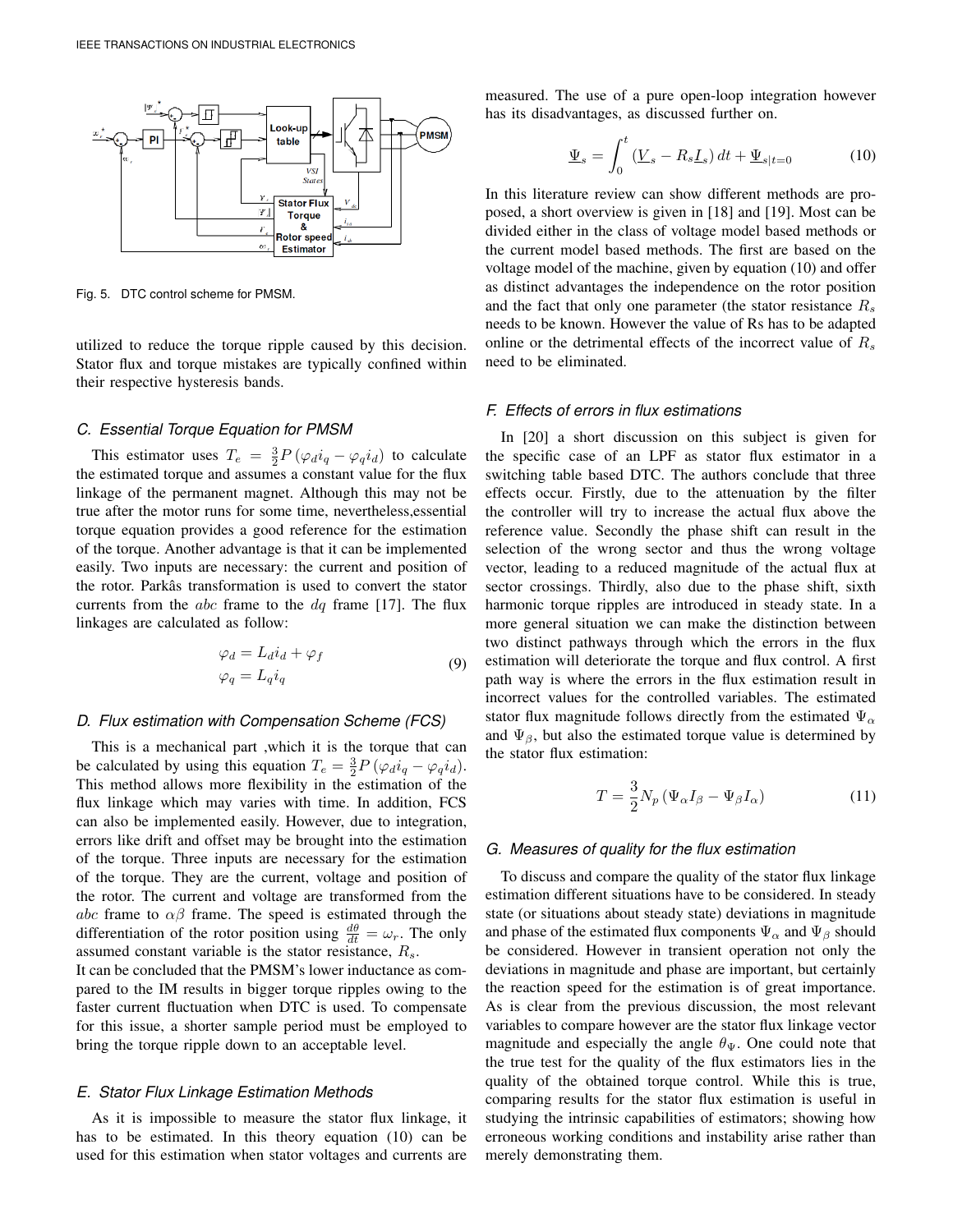# *H. Sliding Mode Observation (SMO)*

The design of the SMO estimator follows [21] which uses the gain scheduled SMO in designing the torque estimator.by Using the electrical dynamics of a PMSM .The details for proving the stability and convergence of the SMO scheme can be found in [21]. Three inputs are necessary for the torque estimation. They are current, voltage and the rotor position. Parkâs transformation is also used to convert the stator currents and voltages from the  $abc$  frame to the  $dq$  frame. Speed is estimated using  $\frac{d\theta}{dt} = \omega_r$ .

# *I. Extended Kalman Filter*

The modeling and experiment observations from the EKF observer are presented in this paper[22], which show that the observer can achieve more precise rotor position and speed than the traditional approach, and that adjusting for observed load toque may improve speed performance significantly. For the servo system, the control system with the EKF observer has been found to be particularly well matched and effective. A feedforward adjustment can be produced once the EKF has identified the load torque. The measured load torque is used to correct the reference torque at the output of the time(s) speed PI regulator. This change can improve speed control performance greatly, especially when load torque varies fast.

# V. CHALLENGES

This discussion provides a comparison with the EKF in order to demonstrate the benefits of the suggested estimate technique. In terms of computing, the suggested estimate methodology uses expansions to construct the covariance matrix rather than the linearized system matrix, which is crucial in response to the EKF method's linear error propagation assumption. It has a favorable impact on estimating performance in nonlinear systems like AC motor drives. Furthermore, the EKF approach is used to estimate system states or unknown parameters with Gaussian noises, but the sliding modes observer can deal with a variety of distributed random noises in practical cases.

The methods vector control for PMSM drives was compared between DTC and FOC as can be seen on Fig.6 During transients and steady-state, both approaches enable decoupled torque and flux control. Both control techniques have been reported, as well as their principles of functioning.

|                                                                          | <b>DTC</b>                                                                                           | FOC                                                  |  |  |  |  |
|--------------------------------------------------------------------------|------------------------------------------------------------------------------------------------------|------------------------------------------------------|--|--|--|--|
| <b>Dynamic response for</b><br><b>to rque</b>                            | <b>Ouicker</b>                                                                                       | Slower                                               |  |  |  |  |
| Steady-state behaviour for<br>torque, stator flux and<br><b>currents</b> | High ripple and distortion                                                                           | Low ripple and distortion                            |  |  |  |  |
| <b>Parameter sensitivity</b>                                             | • For a sensorless estimator: R.<br>• For a non-sensorless estimator: $L_{sd}$ , $L_{sa}$ and $\Psi$ | Decoupling depends on $L_{sd}$ , $L_{sa}$ and $\Psi$ |  |  |  |  |
| <b>Requirement of rotor</b><br>position                                  | <b>No</b>                                                                                            | Yes                                                  |  |  |  |  |
| <b>Current control</b>                                                   | <b>No</b>                                                                                            | Yes                                                  |  |  |  |  |
| <b>PWM</b> modulator                                                     | No                                                                                                   | Yes                                                  |  |  |  |  |
| <b>Coordinate transformation</b>                                         | <b>No</b>                                                                                            | Yes                                                  |  |  |  |  |
| <b>Switching frequency</b>                                               | Variable, depending on the operating point and<br>during transients                                  | Constant                                             |  |  |  |  |
| <b>Audible noise</b>                                                     | Spread spectrum, high noise especially at low speed                                                  | Low noise at a fixed frequency                       |  |  |  |  |
| <b>Control tuning</b>                                                    | <b>Hysteresis</b> bands                                                                              | PI gains                                             |  |  |  |  |
| <b>Complexity and processing</b><br>requirements                         | Lower                                                                                                | Higher                                               |  |  |  |  |

Fig. 6. A list of the variances between FOC and DTC on PMSM

# *A. Complexity*

To determine the complexity of the torque estimator, the parameters that have to be tuned, in order for the estimator to work properly, has to be known. As shown earlier, SMO has the most number of tuning parameters (the most complex), followed by ETE On PMSM .In this particular example Of SMO has the great performance, follow by and ETE.

For sliding-mode observer on IM has been described that behaves like a reduced order observer. The sliding-mode observer is compared to the Kalman filter and the synchronous frame EKF. When compared to the Kalman filter EKF, the sliding-mode observer OF IM is the best option since the estimate results are comparable to the EKF. It's a lot easier to set up, the dynamic performance can be tweaked, and you don't need to know anything about noise statistics.

## *B. Future Research*

In the near future the propulsion motors without permanent magnets will receive greater attention. Although nonrare-earthbased motors such as induction machine, switching reluctance, and PMSM and others motors will continue to be deployed to have long rang and speed .The dependability of the propulsion system would be improved if the speed/position sensors were eliminated.And since the sliding-mode observer OF IM and PMSM is great choice to be used ,so i could give recommend to you based on references to work on sliding mode observer to estimate the torque.

#### *C. Difficulties*

We present a basic guideline for the applicability of various torque estimators for various applications with varying cost constraints in this article. As a result, their capacity to diminish output torque ripples is determined. The tweaking of the settings is one of the work's challenges. The SMO and MRAS estimator may not be tuned properly and this may results in poorer performance in some aspects. Further work includes verifying the simulated results with a real PMSM and improving the method for tuning the parameters of the SMO and even MRAS torque estimator.so as future studied to give some recommended to work on varying observers for instance,EKF,UKF or even some particles filters instead of MRAS or sliding mode observer which they more accurate estimations.

# VI. CONCLUSION

Two possible motors for traction used in EVs are evaluated and compared.The development of EV propulsion system technologies will be focusing on vehicle range, which is based on motors, and vehicle cost, and even battery pack life, which is not taken into account in this comparison. This lecture review is primarily a feasibility and comparative study, which examines whether the torque of an induction machine and Permanent magnet synchronous motor can be estimated in a suitable way using observers.The lower inductance of the PMSM compared to the IM results in higher torque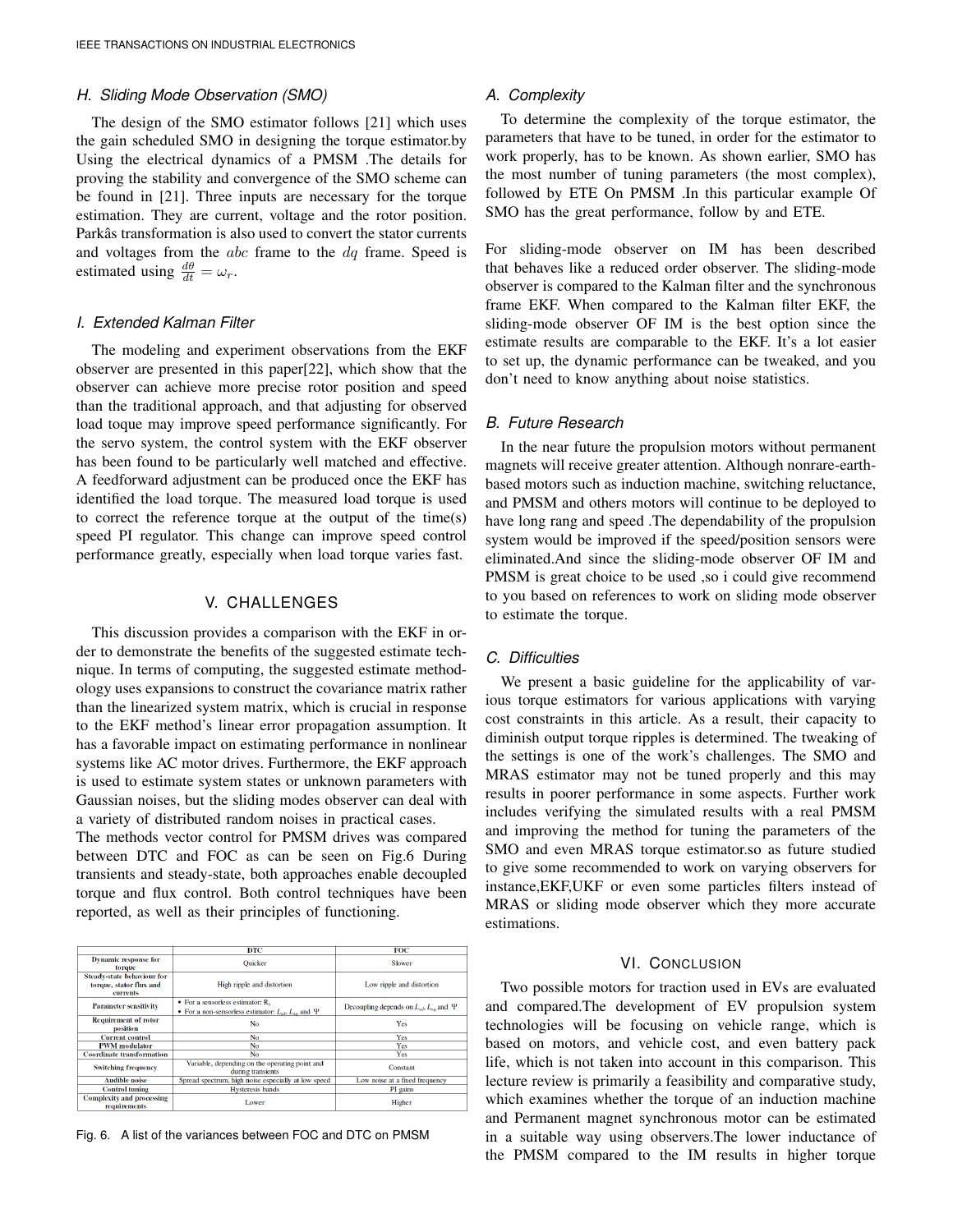| <b>References</b>                                                                                                                                                                                                                                                                                     | <b>Published</b><br><b>Date</b> | <b>Number</b><br>of | <b>Descriptions of</b><br><b>Objectives</b>                                                                                                                                                                                                                                                             | Gaps                                                                                                                                                                                                                                        |
|-------------------------------------------------------------------------------------------------------------------------------------------------------------------------------------------------------------------------------------------------------------------------------------------------------|---------------------------------|---------------------|---------------------------------------------------------------------------------------------------------------------------------------------------------------------------------------------------------------------------------------------------------------------------------------------------------|---------------------------------------------------------------------------------------------------------------------------------------------------------------------------------------------------------------------------------------------|
|                                                                                                                                                                                                                                                                                                       |                                 | citations           |                                                                                                                                                                                                                                                                                                         |                                                                                                                                                                                                                                             |
| H. W. Zhong L., Rahman M.F. and<br>L. K.W., "Analysis of direct torque<br>control in permanent magnet<br>synchronous motor drives," IEEE<br>Transon Power Elec., vol. 12, DOI<br>10.1109/63.575680, no. 3, pp.<br>528-536, May. 1997.                                                                 | May. 1997                       | 1362                | Describes an investigation of<br>direct torque control (DTC)<br>for permanent magnet<br>synchronous motor (PMSM)<br>drives.                                                                                                                                                                             | The fast torque response can<br>be obtained by adjusting the<br>rotating speed of the stator<br>flux linkage as fast as<br>possible. The differences in<br>the DTC technique for the<br>induction motor and PMSM<br>have been investigated. |
| Chen and M. W. Dunnigan.,<br>"Comparative study of a sliding-<br>mode observer and Kalman filters<br>for full state estimation in an<br>induction machine "IEEE<br>Proceedings-Electric Power<br>Applications, vol. 3,<br>DOI10.1109/ECCE.2009.5316508,<br>no. 149.1, pp. 53-64, Jun. 2002.           | Jul/2002                        | <b>112</b>          | Compares a sliding-mode<br>observer with EKF for full<br>state estimation in an<br>induction machine. The design<br>method for the sliding-mode<br>observer is presented and<br>shown to possess invariant<br>dynamic modes                                                                             | A sliding-mode observer,<br>which behaves like a reduced<br>order observer, has been<br>presented. A comparison of<br>the sliding-mode observer<br>with the Kalman filter, and<br>the synchronous frame EKF,<br>has been performed.         |
| L. T. M. F. Rahman, M. E. Haque<br>and L. Zhong, "Problems associated<br>with the direct torque control of an<br>interior permanent-magnet<br>synchronous motor drive and<br>their remedies,"IEEE Trans. Ind.<br>Electron., Vol. 51, DOI<br>10.1109/TIE.2004.831728, no. 4, p.<br>799-809, Aug. 2004. | Aug. 2004                       | 218                 | Investigates problems<br>associated with the<br>implementation of a direct<br>torque control (DTC) strategy<br>for an interior permanent-<br>magnet synchronous motor<br>drive.                                                                                                                         | The offsets in the sensor<br>outputs of the dc-link voltage<br>and stator current, the stator<br>resistance variation, and<br>requirement of initial rotor<br>position were investigated                                                    |
| S.-H. Kim and S.-K. Sul,<br>"Maximum torque control of an<br>induction machine in the field<br>weakening region ,"IEEE Trans.<br>Ind. Appl, vol. 31, DOI<br>10.1109/IAS.1993.298955, no. 4,<br>pp. 371-379, Aug. 1995                                                                                 | Aug.1995                        | 321                 | A new approach to the<br>induction machine control that<br>ensures the<br>production of maximum<br>torque per ampere over the<br>entire field weakening region<br>is presented                                                                                                                          | The optimal current condition<br>for yielding the maximum<br>torque is different. while the<br>output torque capability<br>depends on the leakage factor<br>of the machine.                                                                 |
| D.-H. Cho, H.-K. Jung, and C.-<br>G. Lee, "Induction motor design<br>for electric vehicle using a<br>niching genetic algorithm,"IEEE<br>Transactions on Industry<br>Applications, vol. 37, DOI<br>10.1109/28.936389, no. 4,<br>pp.994-999, 2001.                                                      | Jul/2001                        | <b>102</b>          | Optimal design of an<br>induction motor for an electric<br>vehicle using a niching<br>method adopting restricted<br>competition selection is<br>proposed.                                                                                                                                               | The proposed method<br>overcomes some difficulties<br>of multi objective<br>optimization. Moreover, it<br>can reflect the designer's<br>experience, view and<br>judgment effectively.                                                       |
| E. A. Zedong, Zheng, "A rotor<br>speed and load torque observer for<br>pmsm based on extended Kalman<br>filter."IEEE International<br>Conference on Industrial<br>Technology, vol. 1, DOI<br>10.1109/ICIT.2006.372295, no.<br>1,p. 7, Jun. 2006.                                                      | Dec. 2006                       | 51                  | proposed a state observer<br>based on (EKF) for the rotor<br>speed and load torque<br>observation of permanent<br>magnet synchronous motor<br>(PMSM). This observer can be<br>used to estimate the precise<br>rotor position                                                                            | It can overcome the defects<br>of low precision and<br>differential noise in the<br>general speed calculation<br>method. The sate observer<br>can also observe the load<br>torque and precise rotor<br>position.                            |
| N. R. N. Idris and A. H. M. Yatim,<br>"An improved stator flux estimation<br>in steady state operation for direct<br>torque control of induction<br>machines," IEEE Trans. Ind.<br>Applicant, vol. 38, DOI<br>10.1109/TAC.1987.1104616, no. 1,<br>p. 110 <sup>o</sup> a116, Jan./Feb 2002.            | Feb/2002                        | 287                 | flux<br>improved stator<br>An<br>estimation technique based on<br>a voltage model with some<br>form<br>of<br>low-pass<br>(LP)<br>filtering.<br>This method is<br>proposed to compensate for<br>this error which results in a<br>significant improvement in the<br>steady-state<br>drive<br>performance. | The effect of using an LP<br>filter in place of a pure<br>integrator in the voltage-<br>model-based stator flux<br>estimation to the steady-state<br>performance of the DTC of<br>an induction motor drive<br>system.                       |